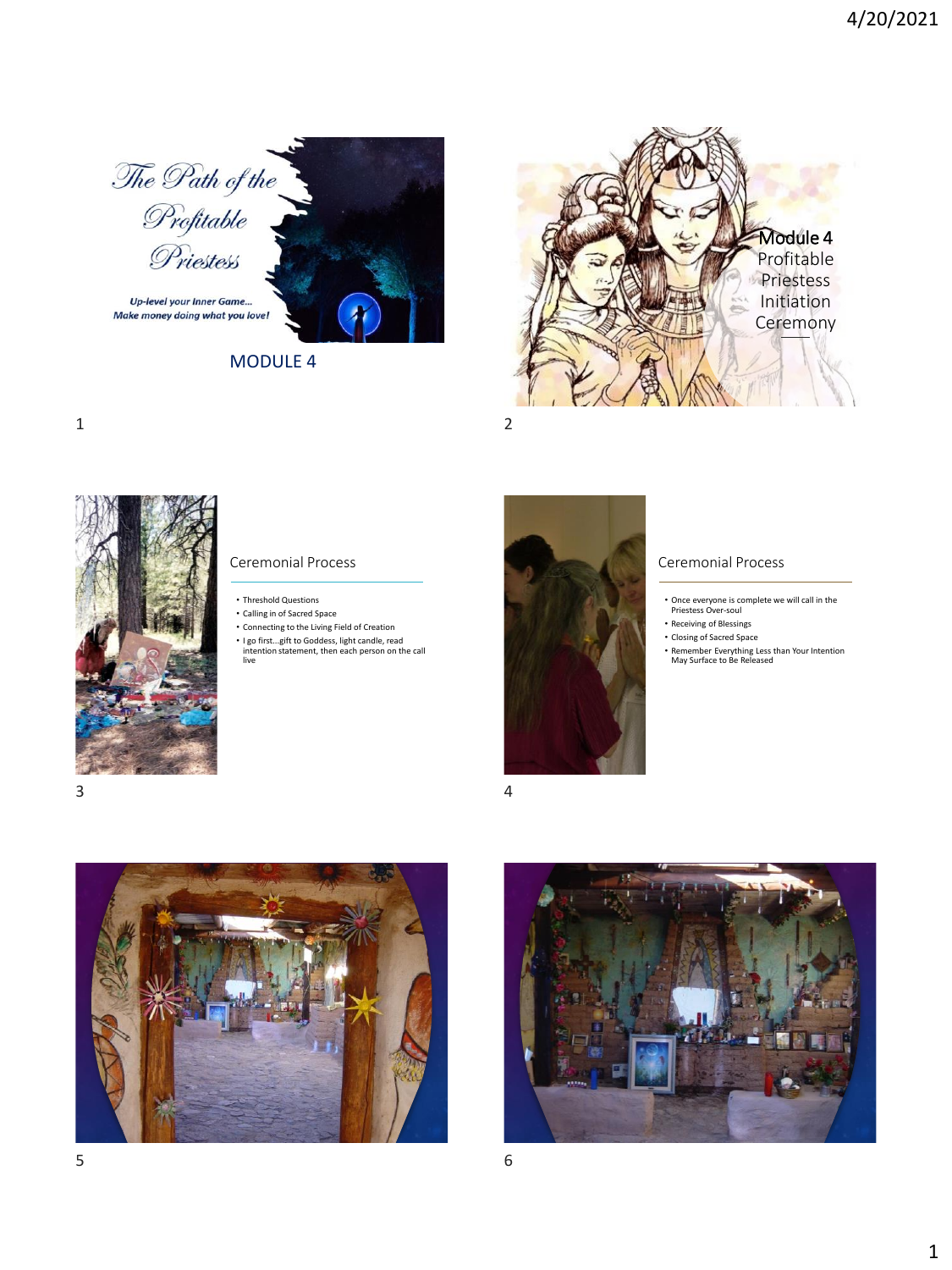

Call in Sacred Space and Nicole Deeply Open to Receive



 $7$  8



I, Kathy Red Eagle, Keeper of the Sacred Mysteries, Pista Sophia, Keeper of the Sacred 7ortal of Wisdom and Enlightenment, Magna Sophia, She whose Compassion cannot be contained,<br>Joyfully hold the immaculate concept of the fulfillment of the Divine Design for each of these<br>Initiates lives.

I commit to being a respectful and supportive witness as they reawaken and call forth the<br>Priestess within and engage these alchemical creation mysteries. In gratitude it is done and so<br>it is this 20™ Day of April, 2021.



 $9$  10



 $S + E$ PRIE S S YOUR DIRECT DIVINE CONNECTION + H I N  $\circlearrowleft$ 

Personal Message Priestess Over-soul